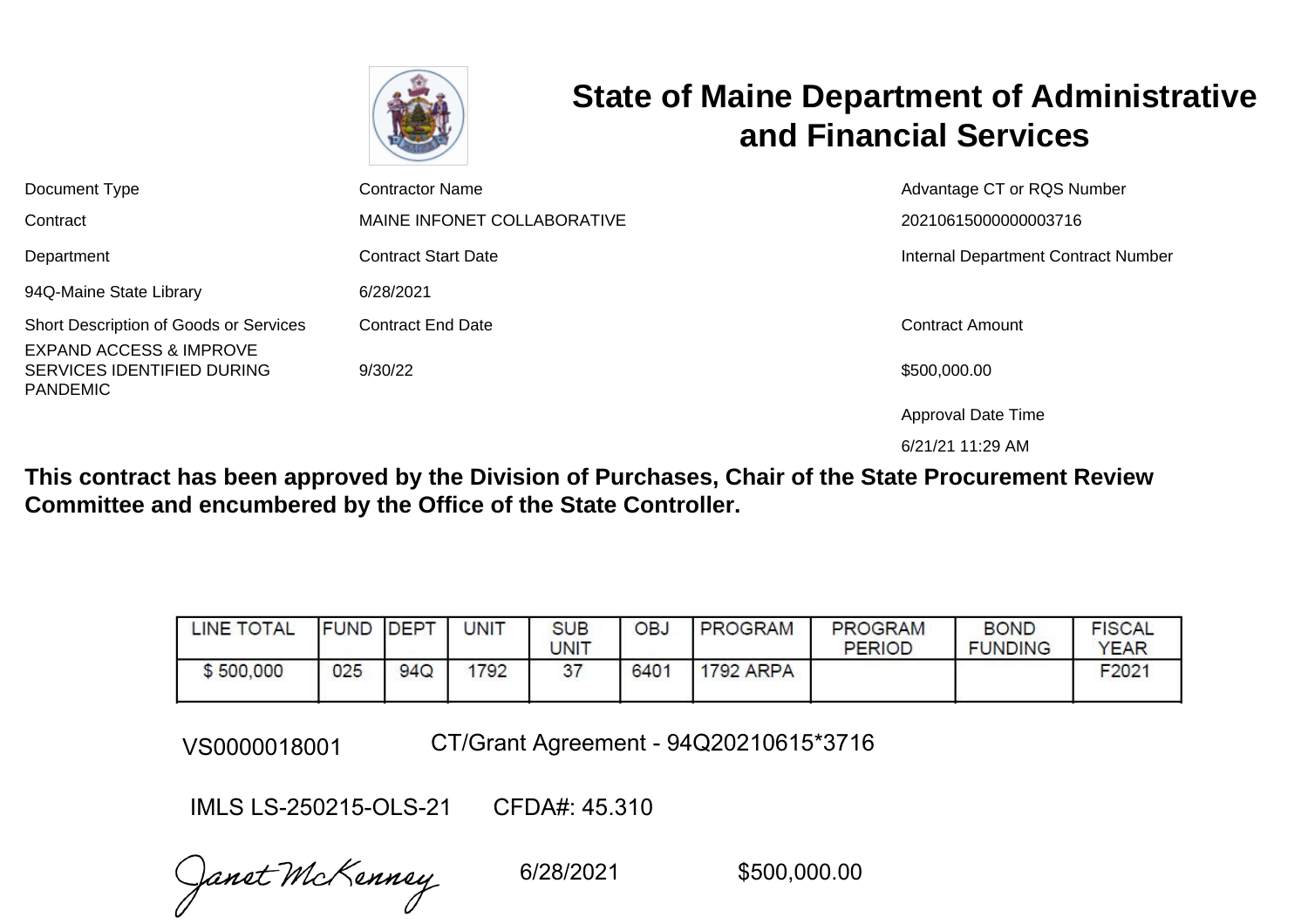

**Janet T. Mills Governor**

**Maine State Library LMA Building 64 State House Station Augusta, Maine 04333-0064**

**James Ritter State Librarian**

ARPA Grant Award Letter

June 25, 2021

James Jackson Sanborn Maine InfoNet, Executive Director University of Maine 5784 York Village, Suite 58 Orono, Maine 04469-5784

025-94Q-1792-37 1792 ARPA F2021

6/28/2021

Janet McKenney

Dear James,

Congratulations! The Maine State Library (MSL) is pleased to inform you that Maine InfoNet's ARPA grant application for the project titled, *MaineCat Library Systems Environment: Expanding Access and Improving Services in Response to Pandemic Needs*, has been approved for funding in the amount of \$500,000. This is a single grant award for the project or proposal outlined in your grant application contract agreement (attached). The period of the grant activities is June 28, 2021 – September 30, 2022.

Grant Requirements

- Maine InfoNet agrees to produce a report that includes budget amounts by November 30, 2022 for inclusion in the Maine State Library's State Program Report. You will receive email reminders and an outline for reporting purposes. MSL will meet with you regarding the format for reporting.
- Maine InfoNet agrees to **keep receipts and other grant related information for 7 years**. We recommend keeping a project file of all grant-related documentation such as a copy of your original application, grant information and guidelines, award letter, signed grant agreement, Also keep copies of any publicity or other materials generated from the project so that you can include copies with your final report. The records retention requirements for LSTA grants is stated above.
- The library agrees t[o credit IMLS](http://www.imls.gov/recipients/imls_acknowledgement.aspx) and the State Library (see statement below) in all related publications and activities in conjunction with the use of the grant funds.

"This grant is made possible by funding from the American Rescue Plan Act of 2021 as administered by the federal Institute of Museum and Library Services (IMLS) through the Maine State Library (IMLS grant number CFDA 45.310)." Logos are available upon request.

• Maine InfoNet agrees to federal guidelines as outlined in the Maine State Library's Federal Guidance document that is attached.

Sincerely,

t McKenney, Library Development Director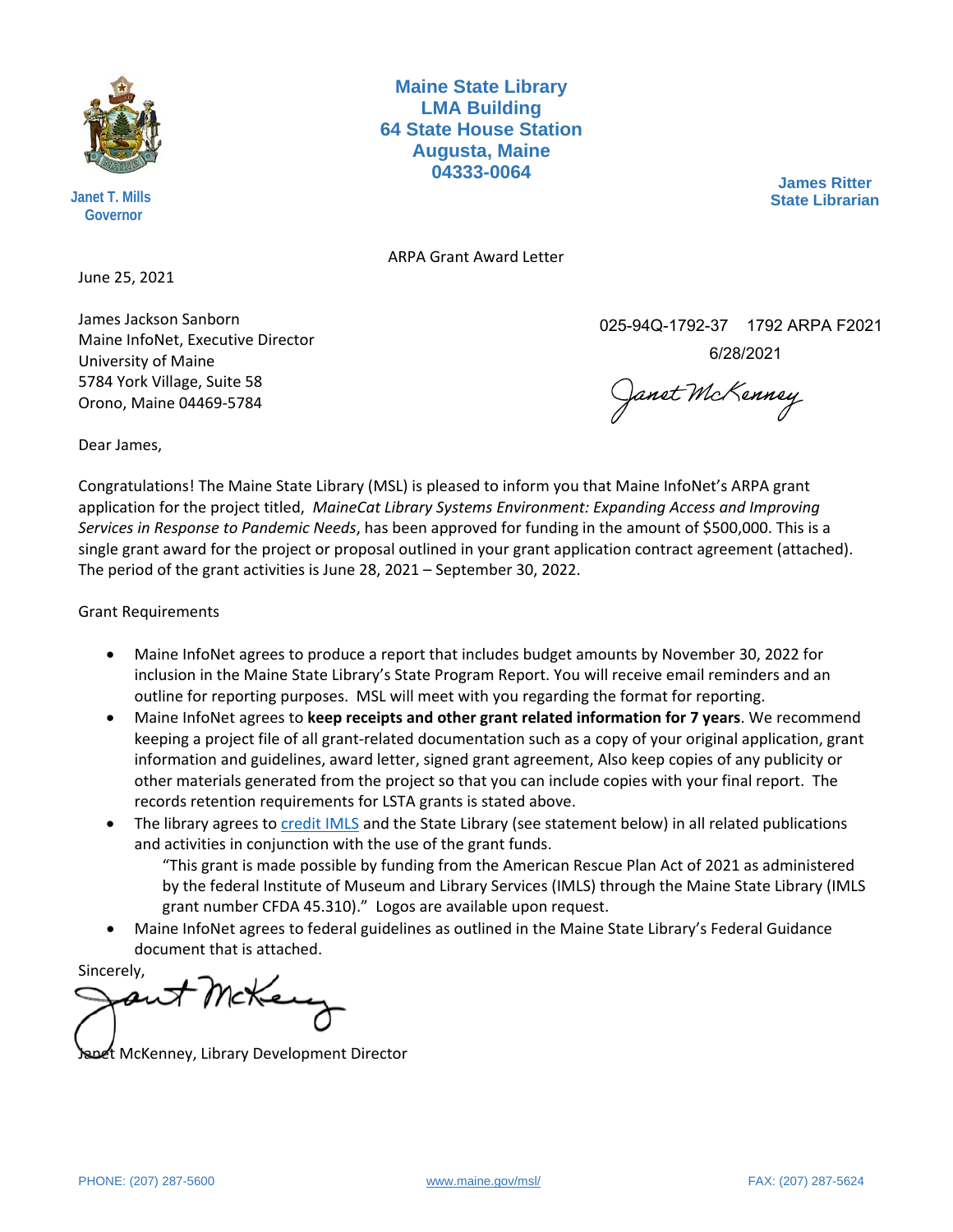

# **MaineCat Library Systems Environment: Expanding Access and Improving Services in Response to Pandemic Needs**

Grant submitted, June 7, 2021 to the Maine State Library in Response to

LSTA American Rescue Plan Act (ARPA) Grants (2021)

CFDA Number 45.310

#### **Requested Amount: \$500,000**

#### **Grant Objective:**

Maine InfoNet (MIN) proposes to significantly increase the number of public libraries that provide direct patron requesting across the MaineCat System, improve the system to make it more usable by patrons and library staff, explore new consortial services for providing content and supporting patron usage of library services. This work will help libraries and the communities that they serve recover from the damages brought on by the recent pandemic and build resiliency for the communities by more closely tying them to a robust statewide network of libraries.

Toward this end Maine InfoNet will

- Add libraries to existing MIN supported Library Management Systems
- Directly connect third party systems to MaineCat using APIs
- Improve existing systems and tools to allow for easier ongoing expansion post grant
- Support public libraries in activities that will lead toward easier integration into statewide systems
- Expand and explore new means of sharing digital materials amongst libraries

## **Backgound**:

The mission of Maine InfoNet is to connect the people of Maine to information and ideas through library cooperation.

Originally formed in 1996 through a successful statewide bond referendum supporting libraries, Maine InfoNet is a nonprofit collaborative of academic, public, school, and special libraries that

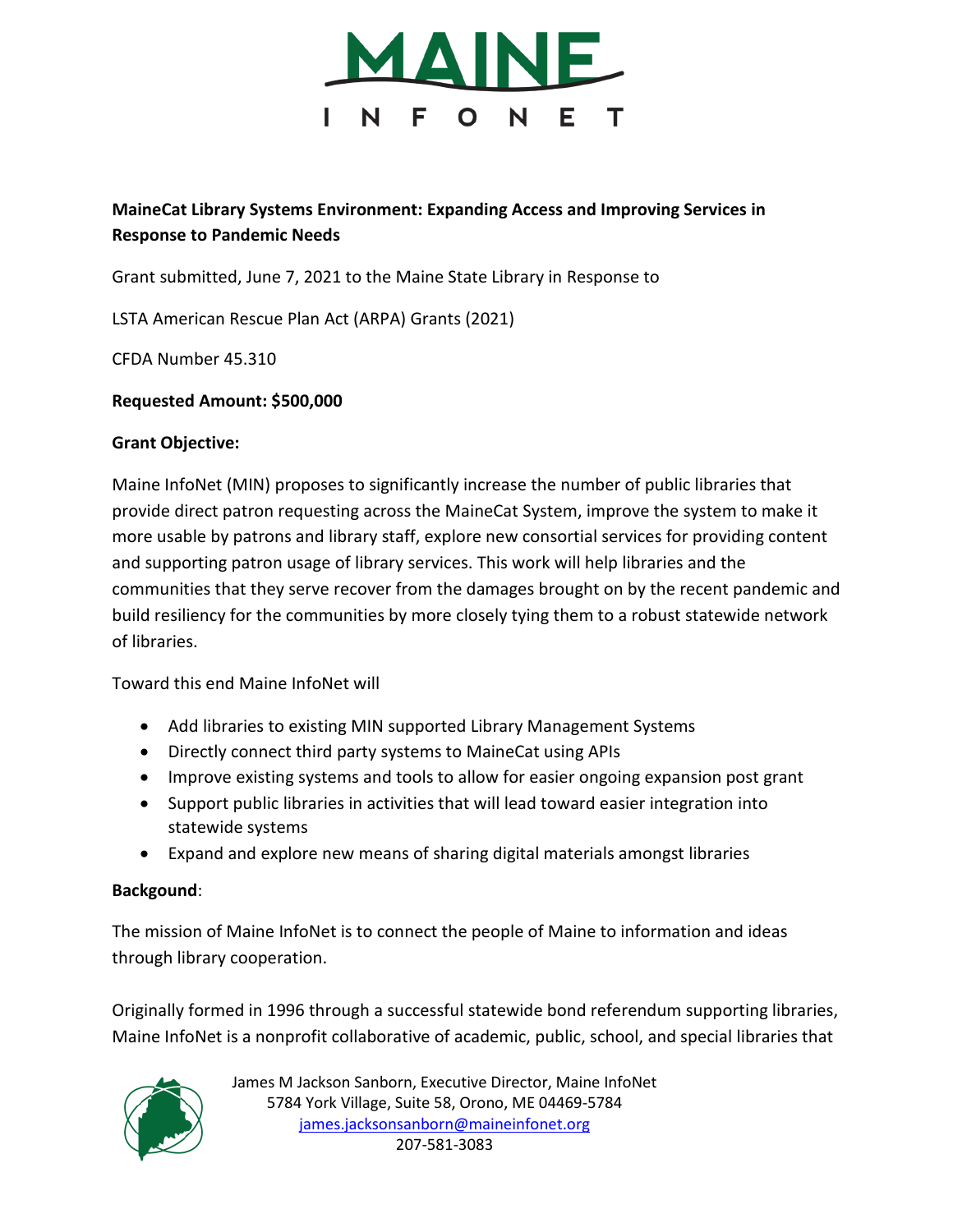

provides services and online resources to libraries throughout the state. Maine InfoNet provides leadership in resource sharing, promotes cost effective solutions to enable libraries to provide quality services, supports excellence and innovation in libraries, and ensures equitable access to information resources for Mainers in all regions of the state.

Residents of towns whose public libraries use Maine InfoNet services, and students, faculty and staff at Maine InfoNet member schools and colleges, benefit from the broad universe of print and digital information resources that MIN helps makes available. Maine InfoNet supports and manages several statewide library services, including: MaineCat, the Statewide Library Catalog and interlibrary loan system listing over 10 million books and other items in the State's libraries; Digital Maine Library, offering thousands of magazine, journal and news articles—free to use by all Mainers with more than 6 million searches made each year; and the Download Library, providing over 15,000 downloadable books to 219 member libraries. Maine InfoNet also manages the URSUS, Minerva, and MILS library consortia, each of which provide shared catalog and circulation systems to a combined 93 libraries of all types across the state. The public libraries currently represented in MaineCat connected systems serve towns with populations totaling nearly 700,000 residents, roughly half the state's residents! Together, these services have transformed libraries from across the state into information powerhouses, enriching the lives of Maine citizens.

# **MaineCat Library Systems Environment: Expanding Access and Improving Services in Response to Pandemic Needs**

MaineCat Statewide Catalog links nearly 100 library collections contained in 7 large online library systems. A single search scans more than 5.2 million unique titles and over 9 million items. A built-in requesting and transaction management system allows patrons of libraries using a qualifying online system to make online interlibrary loan requests.

- 95 libraries in Maine have direct patron requesting via MaineCat (52 public libraries), representing nearly 58% (679,534) of Maine's population.
- In order to significantly accelerate the addition of more libraries into MaineCAT an investment must be made to provide catalog systems that can directly connect to this central requesting resource.
- Maine's smallest and most rural libraries are currently underrepresented in MaineCat. This initiative will target these libraries.

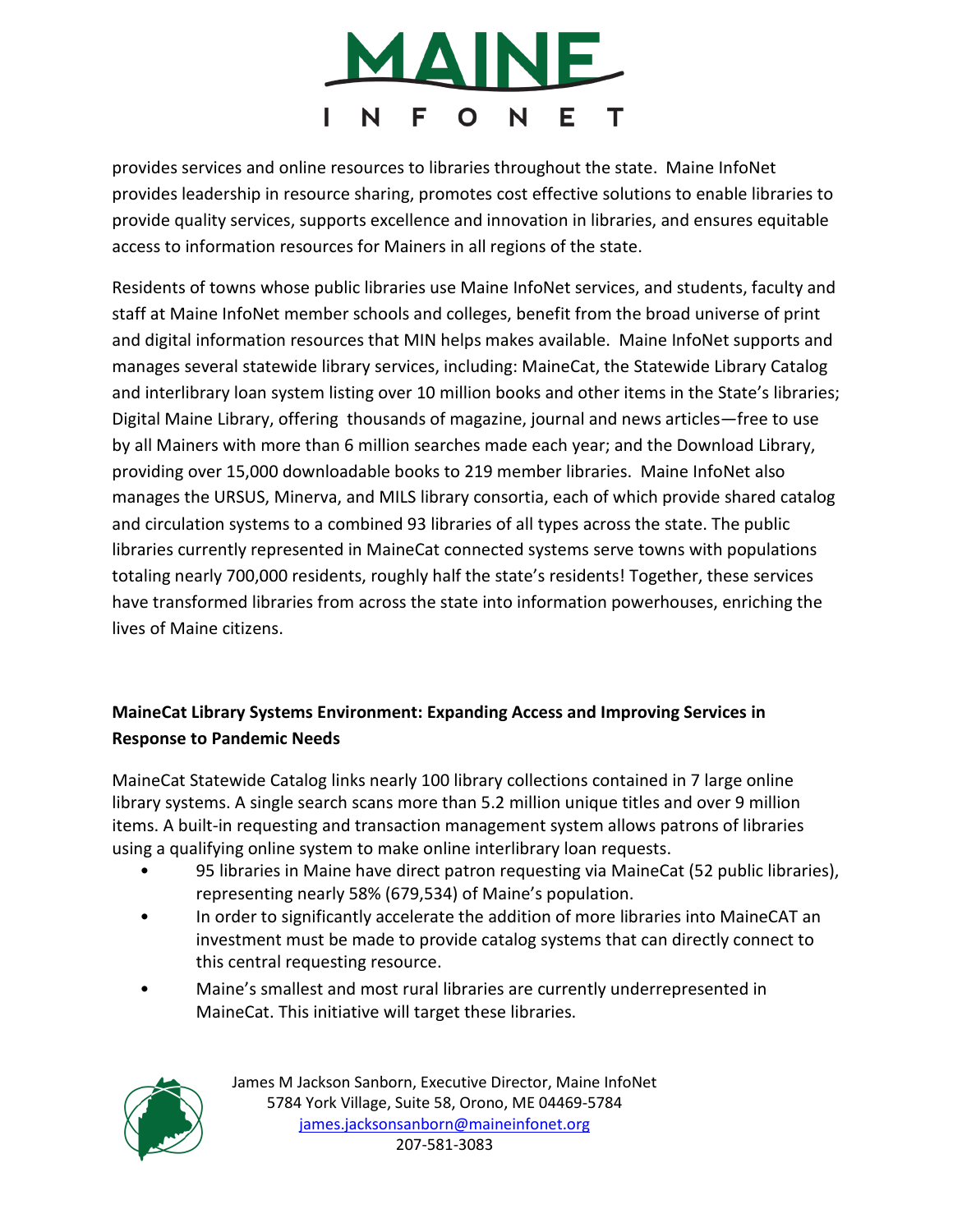

The main benefit of connecting directly with MaineCat comes through increasing the library collection from the relatively small number of items that can be housed in one library to effectively the sum total of collections from all participating libraries.

This means that even the smallest participating library can offer their members direct requesting of more than 10 million items.

Previous libraries that have joined the system have an average of over 353% increase in their ILL, with some libraries increasing their ILL nearly 8 fold.

## **Grant Activities**

Grant funds will be used to underwrite all aspects of incorporating these libraries into the MILS or Minerva and MaineCat systems. Maine InfoNet will provide training and support for libraries as they migrate into their new catalog systems. Grant funds will pay for the first year of each library's participation in the statewide delivery system that transports requested books between libraries. And we will use grant funds to improve the quality of the catalog records being added to the system, so that they integrate well with existing records from other libraries.

Maine InfoNet will also work with the small, currently independent, Balsam Library group of 40 small school and public libraries to directly connect their system with MaineCat through the development and use of APIs, furthering the reach of this backbone of library collaboration.

Funds will also be used to support the incorporation of the 10 libraries that currently operate using the ByWater Communications supported Open-Source Software Koha. This will be accomplished through the use of the APIs that have already been developed by ByWater Communications, but not yet implemented.

Similarly, the 12 libraries that operate using the Apollo library management software will be supported in the development of API connections to bring them into MaineCat direct participation.

Once these systems are connected using the API, funds may be used to help libraries join the appropriate Koha, Evergreen, or Apollo based system if that would allow additional libraries to be integrated into MaineCat.

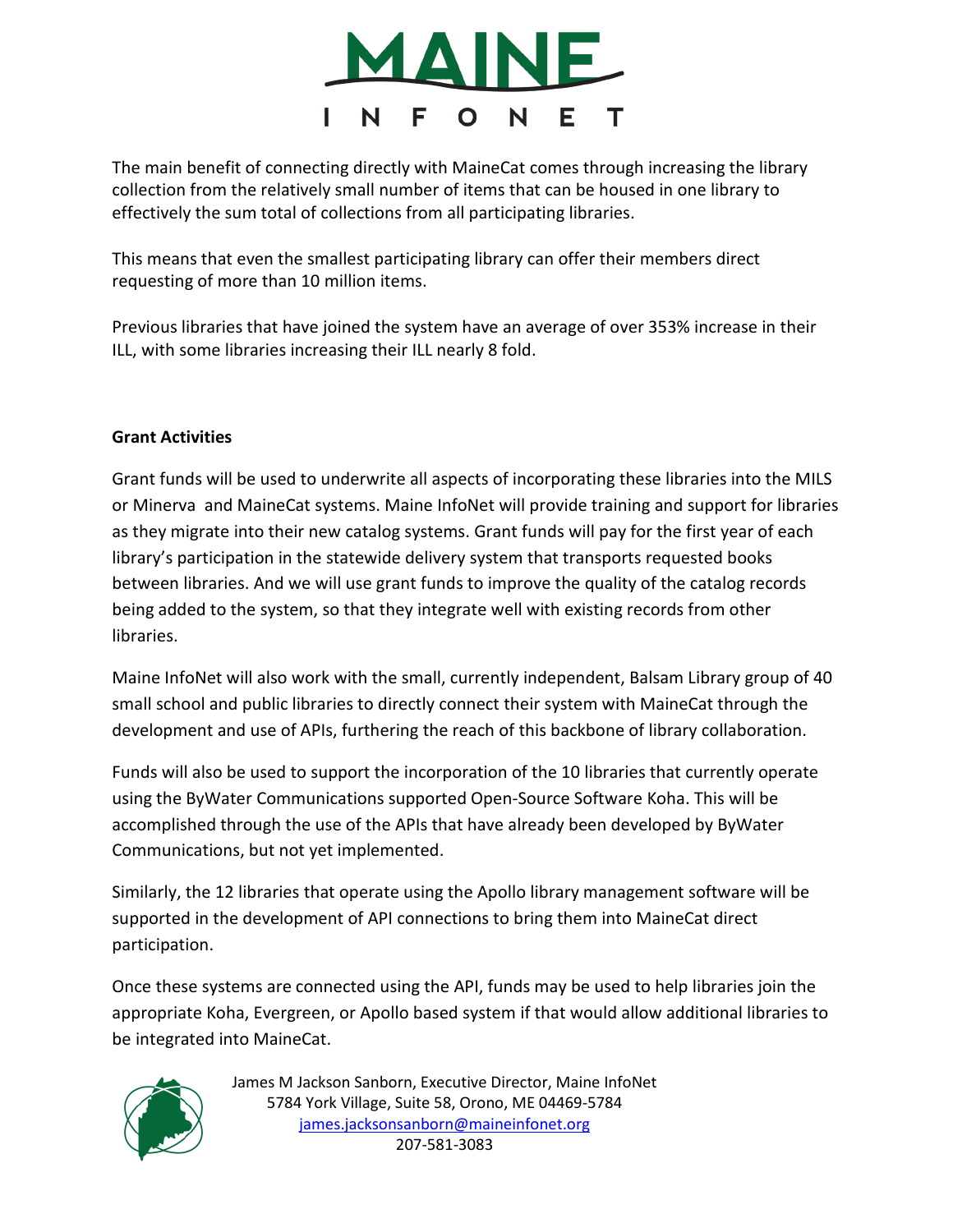

Additional activities may include working with libraries currently using the Atriuum library management software to investigate feasibility of API development for that system. Exploration through an abbreviated RFI process may be undertaken to create a new, vendor supported consortial catalog system that will have the ability to cost-effectively provide daily operational software to libraries while connecting directly to MaineCat.

Significant work will be undertaken to both improve the existing MaineCat Environment and related systems, as well as to support individual libraries in the improvement of their own library management software. This work may include vendor supported catalog integrity and data quality clean up activities. Libraries will also be supported in conversion of their local barcoding systems for both book and patron identification to come into compliance with the statewide 14 digit barcode standard. Investigations will be undertaken to see if one or more Maine InfoNet managed library systems should be migrated to new software, or if the groupings of libraries should be rearranged to better support the users of libraries across the state. A major benefit of this data quality and possible migration work would be the ability to continue the work of bringing libraries more easily into direct participation with MaineCat and simplify their system migration and support in a time period beyond the initial grant activity. This would allow the grant to prepare additional libraries that are not yet ready to migrate into a new system to make that move in future years.

Finally, funds will be used to explore and implement new sharing tools that allow for sharing of digital resources, such as streaming video, newspapers and magazines, as well as increasing availability of downloadable ebooks and audiobooks through the existing systems.

These improvements will put small and rural communities on a more even playing field, providing the residents of these towns with access to the educational, recreational, and economic resources currently available through libraries statewide in towns that are larger and/or more affluent.

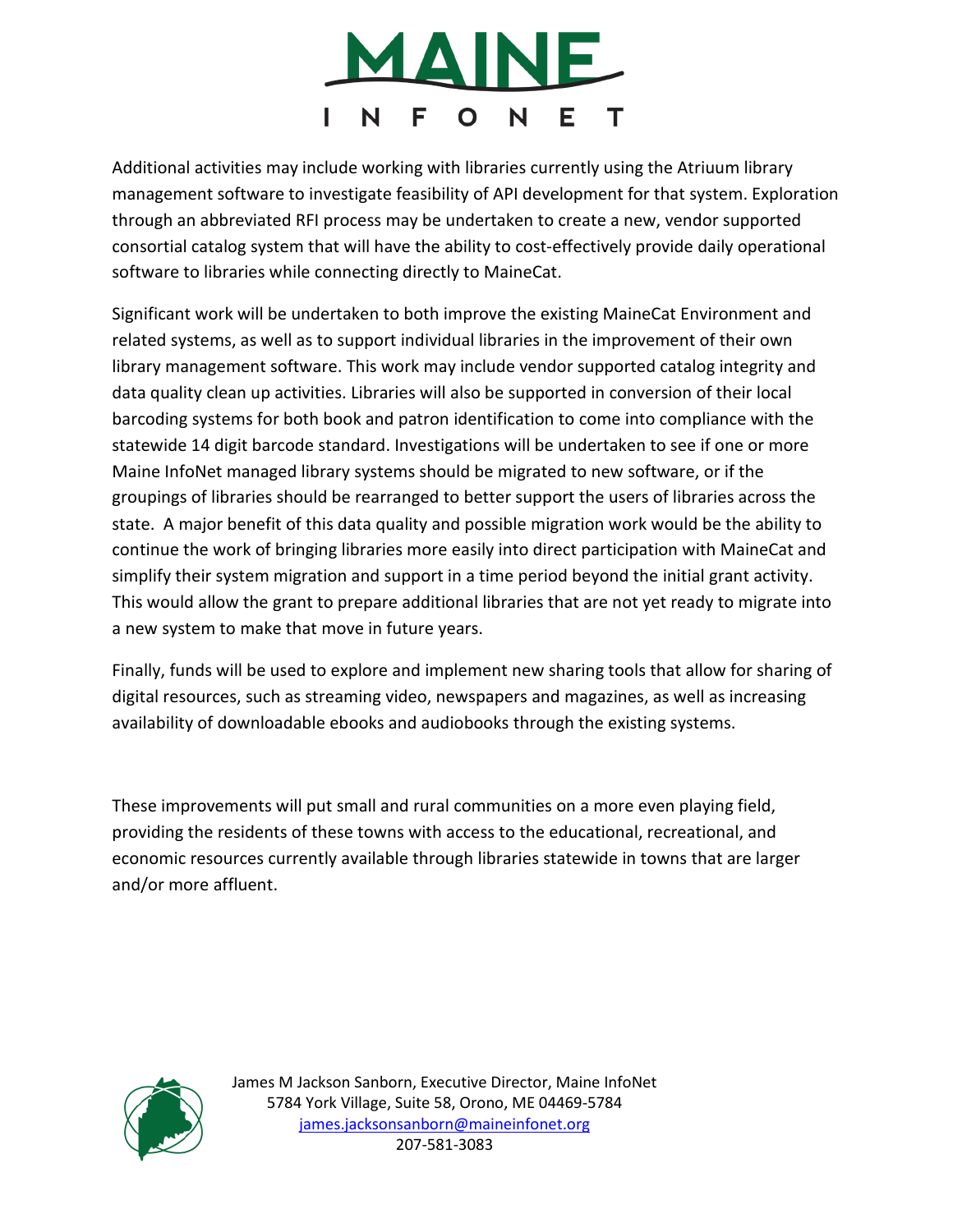

## **Activities Outline:**

- Increase Libraries Participating in Maine InfoNet Managed Systems:
	- o Maine InfoNet will add new libraries to the Minerva and MILS systems. This will allow those libraries to upgrade and replace their existing Library Management System with a robust, MIN supported system. These systems are directly connected to MaineCat allowing for direct patron requesting.
- Connect Existing groups of libraries in to MaineCat through development and implementation of API connections
	- o Koha Libraries
		- **Much of the API work is complete and ready to implement**
		- 10 libraries currently use the Koha system
	- o Evergreen Libraries
		- Work has begun on coding for the APIs and there is an active development program that will receive funding through this grant
		- 40 libraries currently are part of the Balsam Library system
	- o Apollo Libraries
		- Work has begun on coding against the APIs by the Biblionix support vendor. Funds may be necessary to co-develop this work with Innovative, the vendor for MaineCat
		- 12 libraries currently are users of the Apollo system
- Improve Maine InfoNet supported systems
	- o Undertake catalog reclamation activities designed to improve user experience and simplify addition of new libraries into systems
	- $\circ$  Explore migration of MILS and possibly Minerva into a system that is both simpler for libraries to use and simpler to add new libraries to
	- o Explore and implement new tools that will improve the user experience and increase connectivity and relationships between patrons and their libraries
- Support local best practices at small libraries
	- $\circ$  Aid in the conversion of barcode systems for items and patrons at libraries supporting the library to come into compliance with statewide 14 digit barcode standards
	- $\circ$  Fund clean up of catalog systems at the local level to make future migrations into MaineCat connected systems simpler
	- o Support integration of libraries into the statewide library delivery system to facilitate inclusion in statewide requesting services

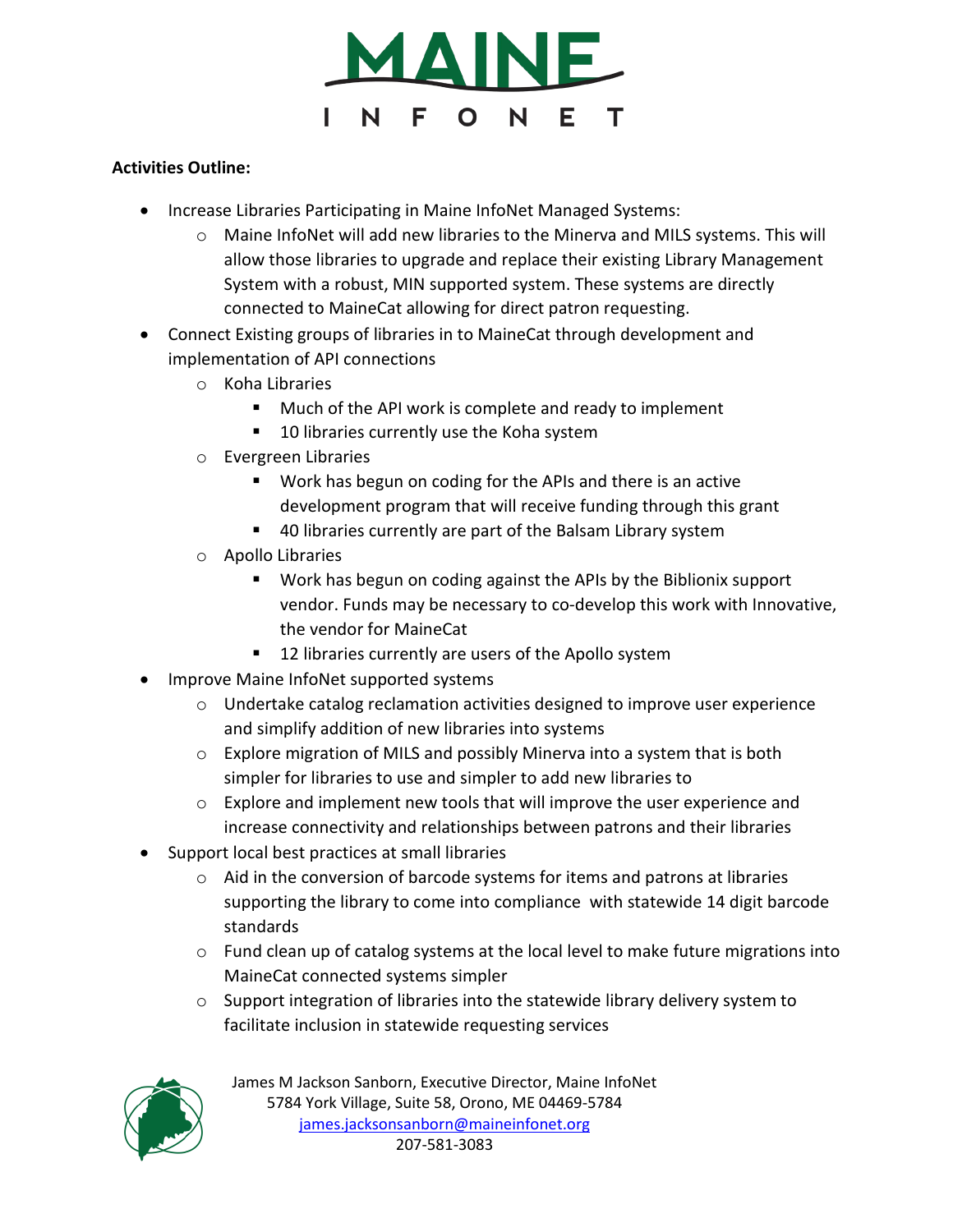

- Explore new vendor supported consortial system
	- $\circ$  Issue abbreviated RFI seeking possible vendors to create, establish, and manage a new consortial system that is able to be connected to MaineCat
	- $\circ$  Such a system should focus on small, rural libraries that can share amongst themselves while also taking part in MaineCat
- Expand access to shareable digital resources
	- o Investigate additional tools for sharing items such as streaming media or news and magazine content
	- $\circ$  Increase availability and collection size of existing downloadable ebook and audiobooks systems

# **Estimated Expansion Measures:**

MaineCat Expansion: Increase MaineCat libraries by 21 – 55 public libraries

- Expand by connecting new libraries through Minerva by 1-3 libraries
- Expand by connecting new libraries through MILS by 3-10 libraries
- Expand by connecting new libraries through Koha API integration by 4-10 libraries
- Expand by connecting new libraries through Biblionix API integration by 5-12 libraries
- Expand by connecting new libraries through Evergreen API integration by 8-20 libraries

## **Estimated Budget Activities – Grant Funds:**

## **Staffing:**

- 1 FTE time-limited Systems Librarian 12 months (salary+ benefits) **\$85,000**
- .5 FTE time-limited contract systems support staff (staffing agency costs) **\$40,000**

## **Programming Support:**

- Koha Library API work (mostly completed in-kind by ByWater) **\$ 8,000**
- Evergreen Library API work **\$20,000**